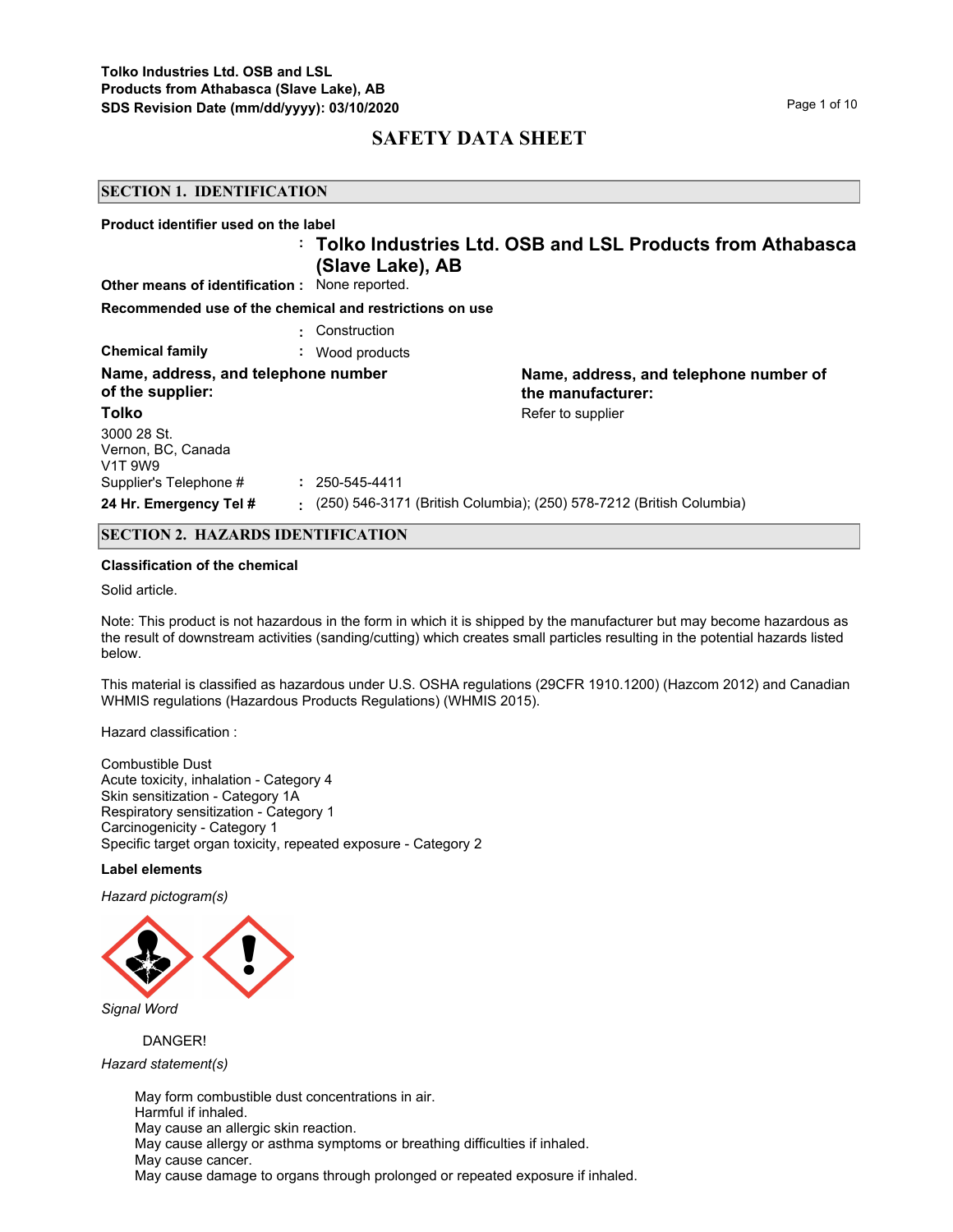#### *Precautionary statement(s)*

Obtain special instructions before use. Do not handle until all safety precautions have been read and understood. Do not breathe dust. Wash thoroughly after handling. Contaminated work clothing must not be allowed out of the workplace. Wear protective gloves/clothing and eye/face protection. In case of inadequate ventilation wear respiratory protection.

IF exposed or concerned: Get medical advice/attention. If on skin: Wash with plenty of water.

If skin irritation or rash occurs: Get medical advice/attention.

Take off contaminated clothing and wash it before reuse.

IF INHALED: If breathing is difficult, remove to fresh air and keep at rest in a position comfortable for breathing. If experiencing respiratory symptoms call a poison center or doctor.

Store locked up.

Dispose of contents/container in accordance with local regulation.

### **Other hazards**

Other hazards which do not result in classification :Ingestion may cause gastrointestinal irritation, nausea, vomiting and diarrhea.

## **SECTION 3. COMPOSITION/INFORMATION ON INGREDIENTS**

Solid article. This product is not hazardous in the form in which it is shipped by the manufacturer but may become hazardous as the result of downstream activities (sanding/cutting) which creates small particles resulting in the potential hazards listed below.

| <b>Chemical name</b>                                                       | Common name and synonyms | <u>CAS#</u> | Concentration (% by weight) |
|----------------------------------------------------------------------------|--------------------------|-------------|-----------------------------|
| Wood / Wood Dust                                                           | Not available.           | N/Ap        | $85.0 - 95.0$               |
| <b>Resin solids: Polymeric</b><br>Diphenylmethane Diisocyante<br>(reacted) | Polymeric MDI<br>(pMDI)  | 9016-87-9   | $<$ 10                      |
| Paraffin waxes and hydrocarbon<br>waxes                                    | <b>Emulsified Wax</b>    | 8002-74-2   | <2                          |

The % concentrations for the above listed chemicals will vary from batch to batch. Concentrations listed represent the actual concentration range for each chemical.

## **SECTION 4. FIRST-AID MEASURES**

## **Description of first aid measures**

| Ingestion    | : Do NOT induce vomiting. Never give anything by mouth if victim is unconscious. If<br>vomiting occurs spontaneously, keep head below hips to prevent aspiration of liquid<br>into lungs. Seek medical advice.                                                                                                                                                                                                                                               |
|--------------|--------------------------------------------------------------------------------------------------------------------------------------------------------------------------------------------------------------------------------------------------------------------------------------------------------------------------------------------------------------------------------------------------------------------------------------------------------------|
| Inhalation   | : If breathed in, move person into fresh air. If breathing is irregular or stopped,<br>administer artificial respiration. If breathing is difficult, give oxygen by qualified medical<br>personnel only. Seek immediate medical attention/advice.                                                                                                                                                                                                            |
| Skin contact | Remove/Take off immediately all contaminated clothing. Wash off immediately with<br>soap and plenty of water. Immediately call a POISON CENTRE or doctor/physician.<br>Wash contaminated clothing before reuse.                                                                                                                                                                                                                                              |
| Eye contact  | : Flush eyes with running water for at least 5 to 10 minutes. If irritation occurs or<br>persists, seek medical attention.                                                                                                                                                                                                                                                                                                                                   |
|              | Most important symptoms and effects, both acute and delayed                                                                                                                                                                                                                                                                                                                                                                                                  |
|              | : Inert particles may cause mechanical irritation of the eyes, including scratches.<br>May cause an allergic skin reaction. Symptoms may include redness, itching and<br>swelling. May cause allergy or asthma symptoms or breathing difficulties if inhaled.<br>Symptoms may include coughing, mucous production and difficulty breathing.<br>Suspected of causing cancer. May cause damage to organs through prolonged or<br>repeated exposure if inhaled. |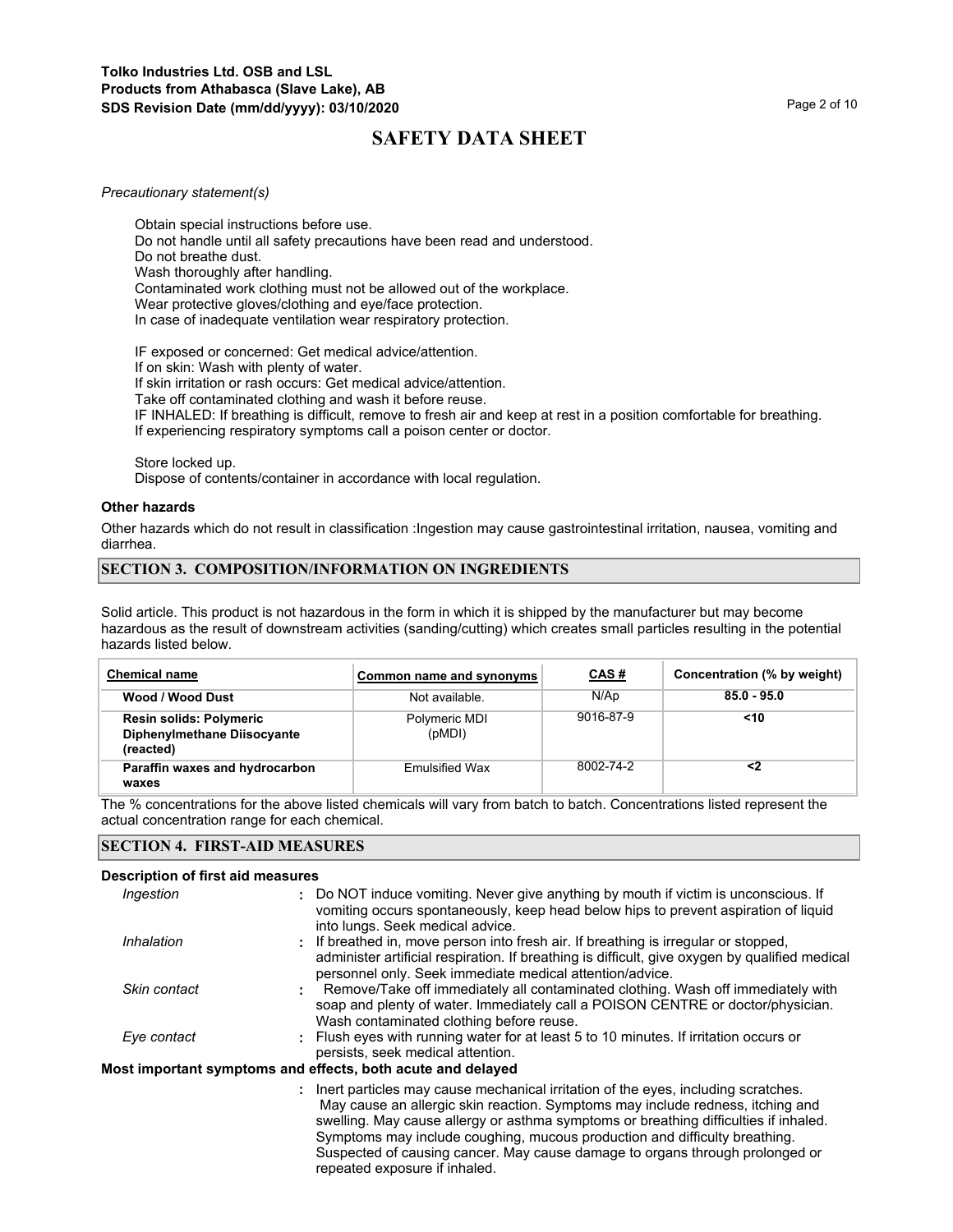#### **Indication of any immediate medical attention and special treatment needed**

**:** Treat symptomatically.

## **SECTION 5. FIRE-FIGHTING MEASURES**

#### **Extinguishing media**

*Suitable extinguishing media*

**:** Carbon dioxide, dry chemical, and water or fog spray.

*Unsuitable extinguishing media*

**:** Do not use a solid water stream as it may scatter and spread the fire.

#### **Special hazards arising from the substance or mixture / Conditions of flammability**

**:** Dust may form explosive mixture in air. Burning produces obnoxious and toxic fumes.

#### **Flammability classification (OSHA 29 CFR 1910.106)**

**:** Combustible Dust

#### **Hazardous combustion products**

**:** Irritating or noxious fumes, acrid smoke, and carbon oxides.

#### **Special protective equipment and precautions for firefighters**

*Protective equipment for fire-fighters*

**:** Firefighters must use standard protective equipment including flame retardant coat, helmet with face shield, gloves, rubber boots, and in enclosed spaces, SCBA.

*Special fire-fighting procedures*

**:** Move containers from fire area if safe to do so. Do not allow run-off from fire fighting to enter drains or water courses. Dike for water control.

## **SECTION 6. ACCIDENTAL RELEASE MEASURES**

#### **Personal precautions, protective equipment and emergency procedures**

- Restrict access to area until completion of clean-up. Ensure clean-up is conducted by **:** trained personnel only. All persons dealing with the clean-up should wear the appropriate chemically protective equipment. Refer to protective measures listed in sections 7 and 8.
- **Environmental precautions :** Ensure spilled product does not enter drains, sewers, waterways, or confined spaces.

# **Methods and material for containment and cleaning up**

Extinguish all flames in the vicinity. Ventilate the area. Sweep up or vacuum up **:** spillage and collect in suitable container for disposal.

#### **Special spill response procedures**

**:** Dispose of in accordance with federal, provincial and local hazardous waste laws. US CERCLA Reportable quantity (RQ): See section 15.

## **SECTION 7. HANDLING AND STORAGE**

#### **Precautions for safe handling**

|                                    | : Use only in well-ventilated areas. Wear protective gloves/clothing. Avoid breathing of<br>dust created by cutting, sanding, or grinding. Avoid contact with skin, eyes and<br>clothing. Keep away from heat and sources of ignition. Wash thoroughly after<br>handling. Contaminated work clothing must not be allowed out of the workplace.<br>Persons with recurrent skin eczema or sensitization problems should be excluded from<br>working with this product. Once a person is sensitized, no further exposure to the<br>material that caused the sensitization should be permitted. |
|------------------------------------|---------------------------------------------------------------------------------------------------------------------------------------------------------------------------------------------------------------------------------------------------------------------------------------------------------------------------------------------------------------------------------------------------------------------------------------------------------------------------------------------------------------------------------------------------------------------------------------------|
| <b>Conditions for safe storage</b> | Keep containers tightly closed in a cool, well-ventilated place. Keep away from heat.<br>Protect against physical damage. Routine housekeeping should be instituted to ensure<br>that dusts do not accumulate on surfaces.                                                                                                                                                                                                                                                                                                                                                                  |
| Incompatible materials             | : Strong oxidizing agents; Strong acids; Strong bases.                                                                                                                                                                                                                                                                                                                                                                                                                                                                                                                                      |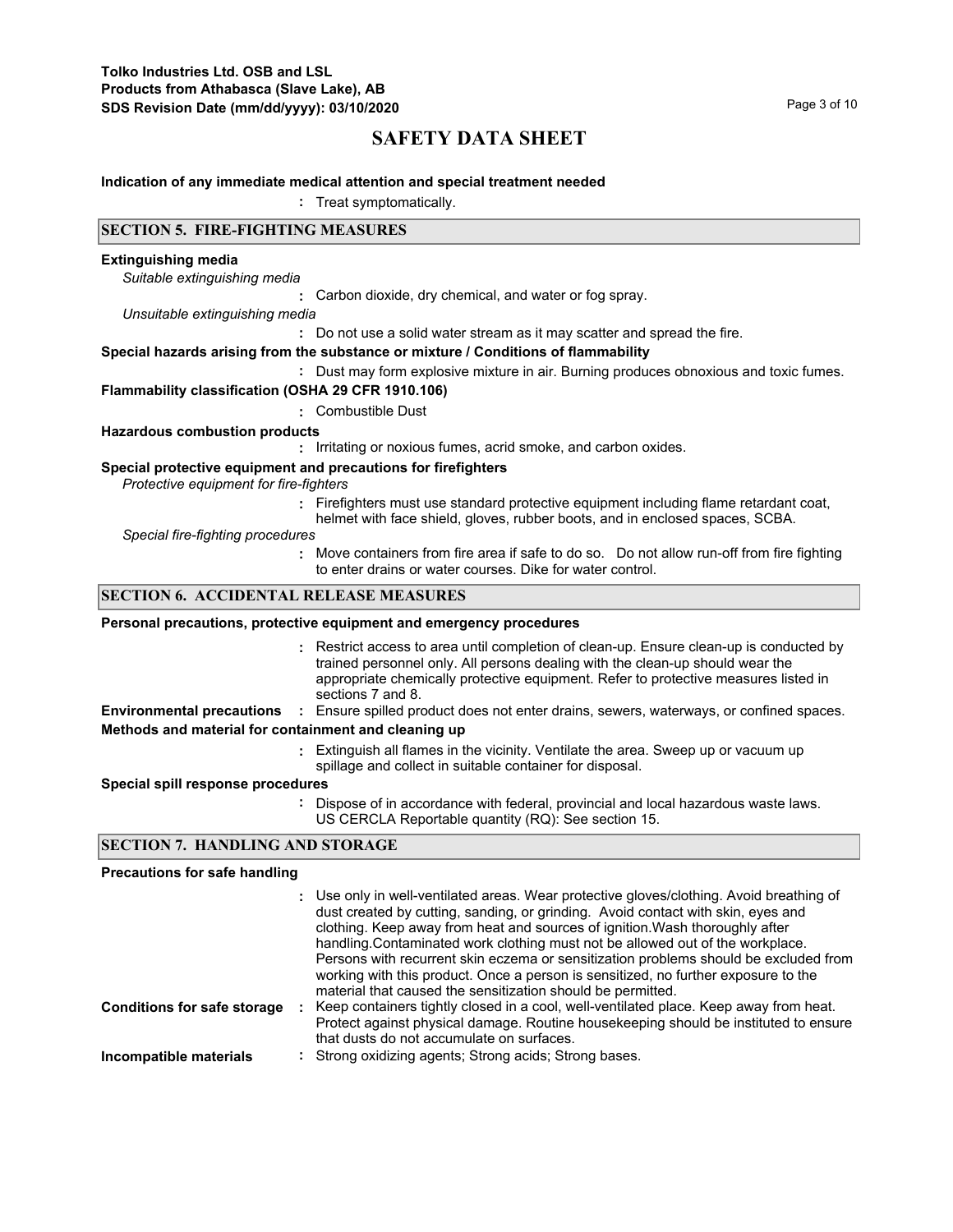# **SECTION 8. EXPOSURE CONTROLS / PERSONAL PROTECTION**

| <b>Exposure Limits:</b>                                                    |                              |                  |                                                                 |                  |
|----------------------------------------------------------------------------|------------------------------|------------------|-----------------------------------------------------------------|------------------|
| <b>Chemical Name</b>                                                       | <b>ACGIH TLV</b>             |                  | <b>OSHA PEL</b>                                                 |                  |
|                                                                            | <b>TWA</b>                   | <b>STEL</b>      | <b>PEL</b>                                                      | <b>STEL</b>      |
| Wood / Wood Dust                                                           | N/Av                         | N/A <sub>v</sub> | N/A <sub>v</sub>                                                | N/Av             |
| <b>Resin solids: Polymeric</b><br>Diphenylmethane Diisocyante<br>(reacted) | $0.005$ ppm (as MDI)         | N/A <sub>v</sub> | $0.02$ ppm $(0.2)$<br>mg/m <sup>3</sup> ) (Ceiling)<br>(as MDI) | N/A <sub>v</sub> |
| Paraffin waxes and hydrocarbon<br>waxes                                    | $2$ mg/m <sup>3</sup> (fume) | N/A <sub>v</sub> | N/Av                                                            | N/A <sub>v</sub> |

**Exposure controls**

**Ventilation and engineering measures**

|                                       | : Use only in well-ventilated areas. Apply technical measures to comply with the<br>occupational exposure limits. Where reasonably practicable this should be achieved<br>by the use of local exhaust ventilation and good general extraction. In case of<br>insufficient ventilation wear suitable respiratory equipment. Use explosion-proof<br>electrical and ventilating equipment. |
|---------------------------------------|-----------------------------------------------------------------------------------------------------------------------------------------------------------------------------------------------------------------------------------------------------------------------------------------------------------------------------------------------------------------------------------------|
| <b>Respiratory protection</b>         | : If airbourne concentrations are above the permissible exposure limit or are not known,<br>use NIOSH-approved respirators. Confirmation of which type of respirator is most<br>suitable for the intended application should be obtained from respiratory protection<br>suppliers.                                                                                                      |
| <b>Skin protection</b>                | : Wear protective gloves. Advice should be sought from glove suppliers.                                                                                                                                                                                                                                                                                                                 |
| Eye / face protection                 | : Chemical goggles must be worn to prevent dusts from entering the eyes.                                                                                                                                                                                                                                                                                                                |
| Other protective equipment :          | Ensure that eyewash stations and safety showers are close to the workstation location.                                                                                                                                                                                                                                                                                                  |
| <b>General hygiene considerations</b> |                                                                                                                                                                                                                                                                                                                                                                                         |
|                                       | : Do not breathe dust. Avoid contact with skin, eyes and clothing. Do not eat, drink or<br>smoke when using this product. Wash thoroughly after handling. Contaminated work<br>clothing must not be allowed out of the workplace. Routinely wash work clothing and                                                                                                                      |

# protective equipment to remove contaminants.

# **SECTION 9. PHYSICAL AND CHEMICAL PROPERTIES**

| Appearance                                         | : Wood panelling                             |
|----------------------------------------------------|----------------------------------------------|
| <b>Odour</b>                                       | Mild aromatic odour.                         |
| <b>Odour threshold</b>                             | : N/Av                                       |
| рH                                                 | N/Av                                         |
| <b>Melting Point/Freezing point: N/Av</b>          |                                              |
| Initial boiling point and boiling range            |                                              |
|                                                    | : N/Av                                       |
| <b>Flash point</b>                                 | : N/Av                                       |
| Flashpoint (Method)                                | : N/Av                                       |
| <b>Evaporation rate (BuAe = 1)</b> : $N/Av$        |                                              |
| <b>Flammability (solid, gas) : Not applicable.</b> |                                              |
| Lower flammable limit (% by vol.)                  |                                              |
|                                                    | 40 g/m3 (dust)                               |
| Upper flammable limit (% by vol.)                  |                                              |
|                                                    | N/Av                                         |
| <b>Oxidizing properties</b>                        | : None known.                                |
| <b>Explosive properties</b>                        | : Dust can form an explosive mixture in air. |
| Vapour pressure                                    | : N/Av                                       |
| <b>Vapour density</b>                              | : N/Av                                       |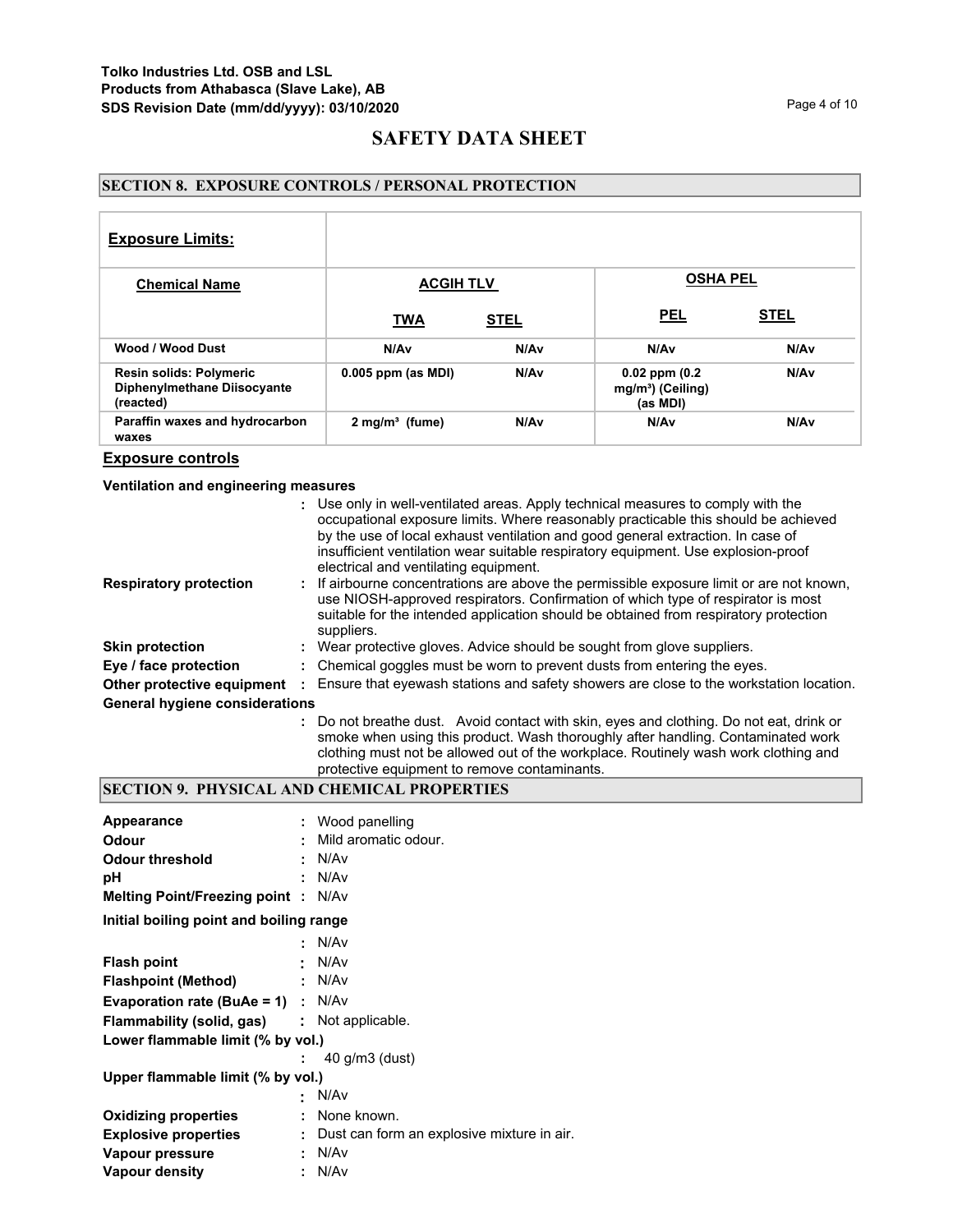| <b>Relative density / Specific gravity</b>  |                                                                                    |
|---------------------------------------------|------------------------------------------------------------------------------------|
|                                             | $: 0.40 - 0.80$                                                                    |
| Solubility in water                         | : Insoluble.                                                                       |
| Other solubility(ies)                       | : N/Av                                                                             |
|                                             | Partition coefficient: n-octanol/water or Coefficient of water/oil distribution    |
|                                             | : N/Av                                                                             |
| Auto-ignition temperature : 204°C (399.2°F) |                                                                                    |
| Decomposition temperature : Not available.  |                                                                                    |
| <b>Viscosity</b>                            | : N/Av                                                                             |
| Volatiles (% by weight)                     | : None.                                                                            |
| <b>Volatile organic Compounds (VOC's)</b>   |                                                                                    |
|                                             | : N/Av                                                                             |
| Absolute pressure of container              |                                                                                    |
|                                             | : $N/Ap$                                                                           |
| <b>Flame projection length</b>              | : $N/Ap$                                                                           |
| Other physical/chemical comments            |                                                                                    |
|                                             | : None known or reported by the manufacturer.                                      |
| <b>SECTION 10. STABILITY AND REACTIVITY</b> |                                                                                    |
| <b>Reactivity</b>                           | : Not normally reactive.                                                           |
| <b>Chemical stability</b>                   | : Stable under the recommended storage and handling conditions prescribed.         |
| Possibility of hazardous reactions          |                                                                                    |
|                                             | No dangerous reaction known under conditions of normal use.                        |
| <b>Conditions to avoid</b>                  | : Keep away from excessive heat, open flames, sparks and other possible sources of |

ignition. Avoid contact with water. **Incompatible materials :** See Section 7 (Handling and Storage) for further details.

**Hazardous decomposition products**

None known, refer to hazardous combustion products in Section 5. **:**

# **SECTION 11. TOXICOLOGICAL INFORMATION**

# **Information on likely routes of exposure:**

| Routes of entry inhalation | : YES                |
|----------------------------|----------------------|
| Routes of entry skin & eye | : YES                |
| Douten of entry Ingentian  | $\sim$ $\sim$ $\sim$ |

**Routes of entry Ingestion :** NO

**Routes of exposure skin absorption**

**:** NO

## **Potential Health Effects:**

## **Signs and symptoms of short-term (acute) exposure**

*Sign and symptoms Inhalation*

|                                         |    | Inhalation of dust may cause shortness of breath, tightness of the chest, a sore throat<br>and cough.                                                                                      |
|-----------------------------------------|----|--------------------------------------------------------------------------------------------------------------------------------------------------------------------------------------------|
| Sign and symptoms ingestion             |    |                                                                                                                                                                                            |
|                                         |    | Ingestion may cause gastrointestinal irritation, nausea, vomiting and diarrhea.                                                                                                            |
| Sign and symptoms skin                  |    | If the article is damaged or processed (e.g. cut), hazardous properties may include<br>the following: Splinters may produce septic wounds that may take an extremely long<br>time to heal. |
| Sign and symptoms eyes                  | ÷. | lnert particles may cause mechanical irritation of the eyes, including scratches.                                                                                                          |
| <b>Potential Chronic Health Effects</b> |    |                                                                                                                                                                                            |
|                                         |    | Prolonged skin contact may cause dermatitis (rash), characterized by red, dry, itching<br>skin.                                                                                            |
| <b>Mutagenicity</b>                     |    | Not expected to be mutagenic.                                                                                                                                                              |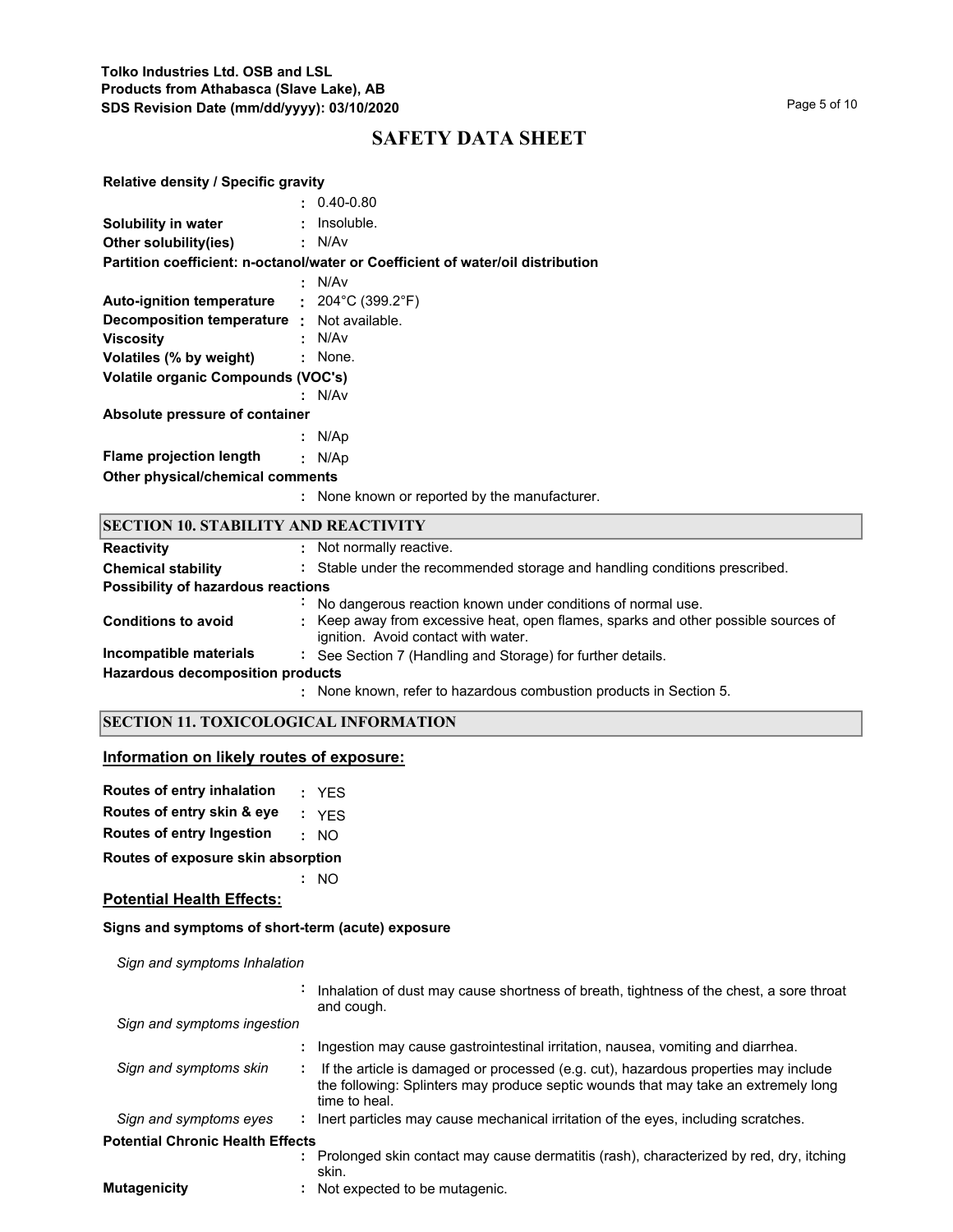| Carcinogenicity<br><b>Reproductive effects &amp; Teratogenicity</b> | : This material is classified as hazardous under U.S. OSHA regulations (29CFR)<br>1910.1200) (Hazcom 2012) and Canadian WHMIS regulations (Hazardous Products<br>Regulations) (WHMIS 2015). Classification: Carcinogenicity - Category 1A Wood<br>dust is listed by IARC (Group 1). May cause cancer.                                                                                                                                                 |
|---------------------------------------------------------------------|-------------------------------------------------------------------------------------------------------------------------------------------------------------------------------------------------------------------------------------------------------------------------------------------------------------------------------------------------------------------------------------------------------------------------------------------------------|
|                                                                     |                                                                                                                                                                                                                                                                                                                                                                                                                                                       |
|                                                                     | : Not expected to cause reproductive effects.                                                                                                                                                                                                                                                                                                                                                                                                         |
| <b>Sensitization to material</b>                                    | This material is classified as hazardous under U.S. OSHA regulations (29CFR<br>1910.1200) (Hazcom 2012) and Canadian WHMIS regulations (Hazardous Products<br>Regulations) (WHMIS 2015). Classification: Skin sensitization - Category 1A;<br>Respiratory sensitization - Category 1 May cause an allergic skin reaction. May cause<br>allergic respiratory reaction (sensitization) with asthmatic symptoms such as wheezing<br>and chest tightness. |
| Specific target organ effects :                                     | This material is not classified as hazardous under U.S. OSHA regulations (29CFR<br>1910.1200) (Hazcom 2012) and Canadian WHMIS regulations (Hazardous Products<br>Regulations) (WHMIS 2015). Classification: Specific Target Organ Toxicity,<br>Repeated Exposure - Category 2 May cause damage to organs through prolonged or<br>repeated exposure.                                                                                                  |
|                                                                     | The substance or mixture is not classified as specific target organ toxicant, single<br>exposure.                                                                                                                                                                                                                                                                                                                                                     |
| Medical conditions aggravated by overexposure                       |                                                                                                                                                                                                                                                                                                                                                                                                                                                       |
|                                                                     | : Pre-existing skin, eye and respiratory disorders.                                                                                                                                                                                                                                                                                                                                                                                                   |
| <b>Synergistic materials</b>                                        | : Not available.                                                                                                                                                                                                                                                                                                                                                                                                                                      |
| <b>Toxicological data</b>                                           | There is no available data for the product itself, only for the ingredients. See below for<br>individual ingredient acute toxicity data. ATE inhalation (dust/mist) = $4.9 \text{ mg/L}$                                                                                                                                                                                                                                                              |

|                                                                     | $LC_{50}(4hr)$     | $LD_{50}$       |                  |  |
|---------------------------------------------------------------------|--------------------|-----------------|------------------|--|
| <b>Chemical name</b>                                                | <u>inh, rat</u>    | (Oral, rat)     | (Rabbit, dermal) |  |
| Wood / Wood Dust                                                    | N/Av               | N/Av            | N/Av             |  |
| Resin solids: Polymeric<br>Diphenylmethane<br>Diisocyante (reacted) | $0.49$ mg/L (mist) | $> 10000$ mg/kg | $> 10000$ mg/kg  |  |
| Paraffin waxes and<br>hydrocarbon waxes                             | N/Av               | >3750 mg/kg     | >4000 mg/kg      |  |

## **Other important toxicologica**l **hazards**

**:** See Section 2 for additional information.

# **SECTION 12. ECOLOGICAL INFORMATION**

**Ecotoxicity Example 20 CON**: Not expected to be harmful to aquatic organisms. The product should not be allowed to enter drains or water courses, or be deposited where it can affect ground or surface waters.

## *Ecotoxicity data:*

|                                                                     |               | <b>Toxicity to Fish</b>                   |               |                 |  |  |
|---------------------------------------------------------------------|---------------|-------------------------------------------|---------------|-----------------|--|--|
| Ingredients                                                         | <b>CAS No</b> | LC50/96h                                  | NOEC / 21 day | <b>M</b> Factor |  |  |
| Wood / Wood Dust                                                    | N/Ap          | N/A <sub>v</sub>                          | N/Av          | N/Av            |  |  |
| Resin solids: Polymeric<br>Diphenylmethane Diisocyante<br>(reacted) | 9016-87-9     | > 1000 mg/L (Zebra fish)<br>(Read-across) | N/Av          | None.           |  |  |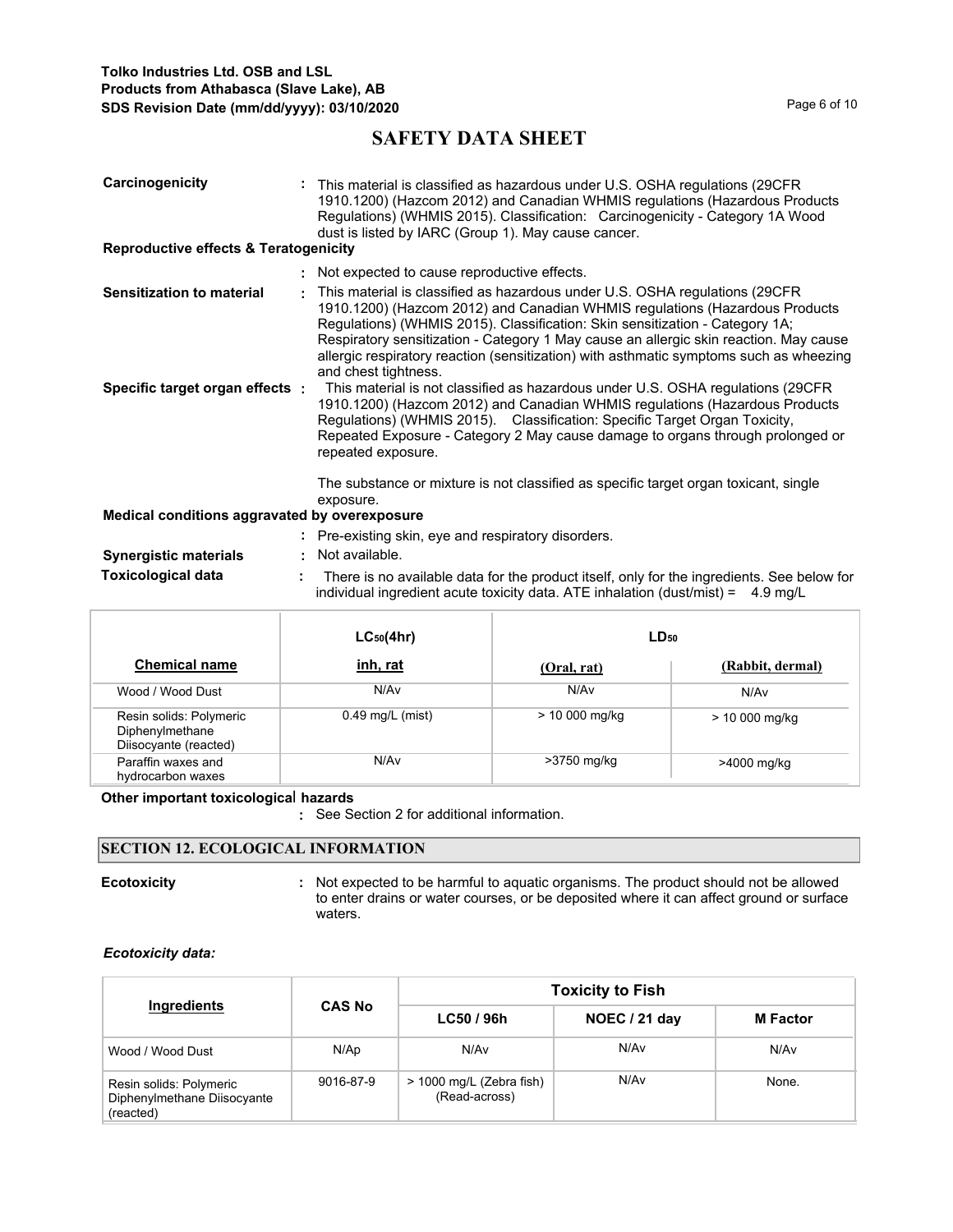# **Tolko Industries Ltd. OSB and LSL Products from Athabasca (Slave Lake), AB SDS Revision Date (mm/dd/yyyy): 03/10/2020 Page 7 of 10** Page 7 of 10

# **SAFETY DATA SHEET**

| <b>Ingredients</b>                                                  | <b>CAS No</b> |          | <b>Toxicity to Daphnia</b>                      |                 |
|---------------------------------------------------------------------|---------------|----------|-------------------------------------------------|-----------------|
|                                                                     |               | EC50/48h | NOEC / 21 day                                   | <b>M</b> Factor |
| Wood / Wood Dust                                                    | N/Ap          | N/Av     | N/Av                                            | N/Av            |
| Resin solids: Polymeric<br>Diphenylmethane Diisocyante<br>(reacted) | 9016-87-9     | N/Av     | $\geq$ 10 mg/L (Daphnia<br>magna) (Read-across) | None.           |

| Ingredients                                                         | <b>CAS No</b> | <b>Toxicity to Algae</b>                        |                                 |                 |  |
|---------------------------------------------------------------------|---------------|-------------------------------------------------|---------------------------------|-----------------|--|
|                                                                     |               | EC50 / 96h or 72h                               | NOEC / 96h or 72h               | <b>M</b> Factor |  |
| Wood / Wood Dust                                                    | N/Ap          | N/Av                                            | N/Av                            | N/Av            |  |
| Resin solids: Polymeric<br>Diphenylmethane Diisocyante<br>(reacted) | 9016-87-9     | > 1640 mg/L/72hr (Green<br>algae) (Read-across) | 1640 mg/L/72hr<br>(Read-across) | None.           |  |

**Persistence and degradability**

The product itself has not been tested. **:**

## **Bioaccumulation potential :** The product itself has not been tested.

| <b>Components</b>                                                                   | Partition coefficient n-octanol/water (log Kow) | <b>Bioconcentration factor (BCF)</b> |
|-------------------------------------------------------------------------------------|-------------------------------------------------|--------------------------------------|
| Wood / Wood Dust (CAS N/Ap)                                                         | N/Av                                            | N/Av                                 |
| Resin solids: Polymeric<br>Diphenylmethane Diisocyante<br>(reacted) (CAS 9016-87-9) | 4.51 (Read-across)                              |                                      |
| Paraffin waxes and hydrocarbon<br>waxes (CAS 8002-74-2)                             | $4.7 - 6.7$                                     | N/Av                                 |

**Mobility in soil :** The product itself has not been tested.

# **Other Adverse Environmental effects**

: None known.

# **SECTION 13. DISPOSAL CONSIDERATIONS**

| <b>Handling for Disposal</b><br><b>Methods of Disposal</b> | : Handle waste according to recommendations in Section 7.<br>Dispose in accordance with all applicable federal, state, provincial and local<br>regulations.                                                                                                                                                                                                                                      |
|------------------------------------------------------------|--------------------------------------------------------------------------------------------------------------------------------------------------------------------------------------------------------------------------------------------------------------------------------------------------------------------------------------------------------------------------------------------------|
| <b>RCRA</b>                                                | . If this product, as supplied, becomes a waste in the United States, it may meet the<br>criteria of a hazardous waste as defined under RCRA, Title 40 CFR 261. It is the<br>responsibility of the waste generator to determine the proper waste identification and<br>disposal method. For disposal of unused or waste material, check with local, state and<br>federal environmental agencies. |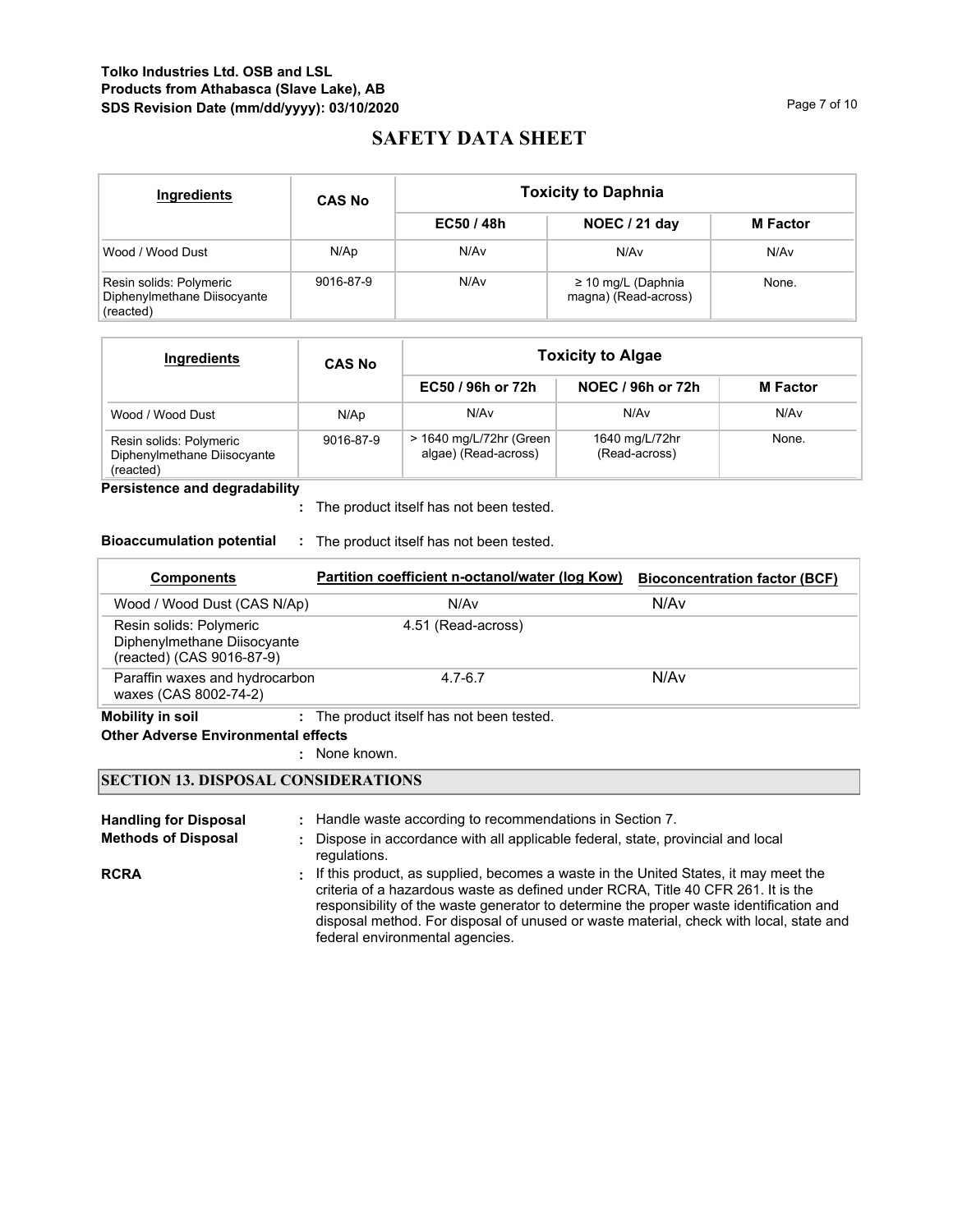## **SECTION 14. TRANSPORT INFORMATION**

| <b>Regulatory</b><br><b>Information</b>              | <b>UN Number</b> | UN proper shipping name                                                                                                                                                                                                                             | <b>Transport</b><br>hazard<br>class(es) | <b>Packing</b><br>Group | Label |
|------------------------------------------------------|------------------|-----------------------------------------------------------------------------------------------------------------------------------------------------------------------------------------------------------------------------------------------------|-----------------------------------------|-------------------------|-------|
| 49CFR/DOT                                            | None.            | Not regulated.                                                                                                                                                                                                                                      | <b>Not</b><br>regulated                 | none                    |       |
| 49CFR/DOT<br><b>Additional</b><br>information        | None.            |                                                                                                                                                                                                                                                     |                                         |                         |       |
| <b>TDG</b>                                           | None.            | Not regulated.                                                                                                                                                                                                                                      | <b>Not</b><br>regulated                 | none                    |       |
| <b>TDG</b><br><b>Additional</b><br>information       | None.            |                                                                                                                                                                                                                                                     |                                         |                         |       |
| <b>ICAO/IATA</b>                                     | None.            | Not regulated.                                                                                                                                                                                                                                      | <b>Not</b><br>regulated                 | none                    |       |
| <b>ICAO/IATA</b><br><b>Additional</b><br>information | None.            |                                                                                                                                                                                                                                                     |                                         |                         |       |
| <b>Environmental hazards</b>                         |                  | Special precautions for user : Keep away from heat, sparks and open flame - No smoking.<br>This product does not meet the criteria for an environmentally hazardous mixture,<br>according to the IMDG Code. See ECOLOGICAL INFORMATION, Section 12. |                                         |                         |       |

**Transport in bulk according to Annex II of MARPOL 73/78 and the IBC Code**

**:** Not available.

## **SECTION 15 - REGULATORY INFORMATION**

## **US Federal Information:**

Components listed below are present on the following U.S. Federal chemical lists:

|                                                                     |           | <b>TSCA</b> | <b>CERCLA</b><br>Reportable       | <b>SARA TITLE III:</b><br>Sec. 302.<br><b>Extremely</b> | SARA TITLE III: Sec. 313, 40 CFR<br>372, Specific Toxic Chemical |                             |  |  |
|---------------------------------------------------------------------|-----------|-------------|-----------------------------------|---------------------------------------------------------|------------------------------------------------------------------|-----------------------------|--|--|
| Ingredients                                                         | CAS#      | Inventory   | Quantity(RQ) (40<br>CFR 117.302): | <b>Hazardous</b><br>Substance, 40<br><b>CFR 355:</b>    | <b>Toxic Chemical</b>                                            | de minimus<br>Concentration |  |  |
| Wood / Wood Dust                                                    | N/Ap      | Yes         | None.                             | None.                                                   | No                                                               | N/Ap                        |  |  |
| Resin solids: Polymeric<br>Diphenylmethane<br>Diisocyante (reacted) | 9016-87-9 | Yes         | None.                             | None.                                                   | Yes                                                              | 1%                          |  |  |
| Paraffin waxes and<br>hydrocarbon waxes                             | 8002-74-2 | Yes         | N/Ap                              | N/Av                                                    | No                                                               | N/Ap                        |  |  |

SARA TITLE III: Sec. 311 and 312, SDS Requirements, 40 CFR 370 Hazard Classes: Physical hazards (Combustible Dust )Health hazards ( Acute toxicity;Respiratory sensitization ;Skin sensitization ;Carcinogenicity ;Specific target organ toxicity, repeated exposure).Under SARA Sections 311 and 312, the EPA has established threshold quantities for the reporting of hazardous chemicals. The current thresholds are 500 pounds or the threshold planning quantity (TPQ), whichever is lower, for extremely hazardous substances and 10,000 pounds for all other hazardous chemicals.

## **US State Right to Know Laws:**

The following chemicals are specifically listed by individual States: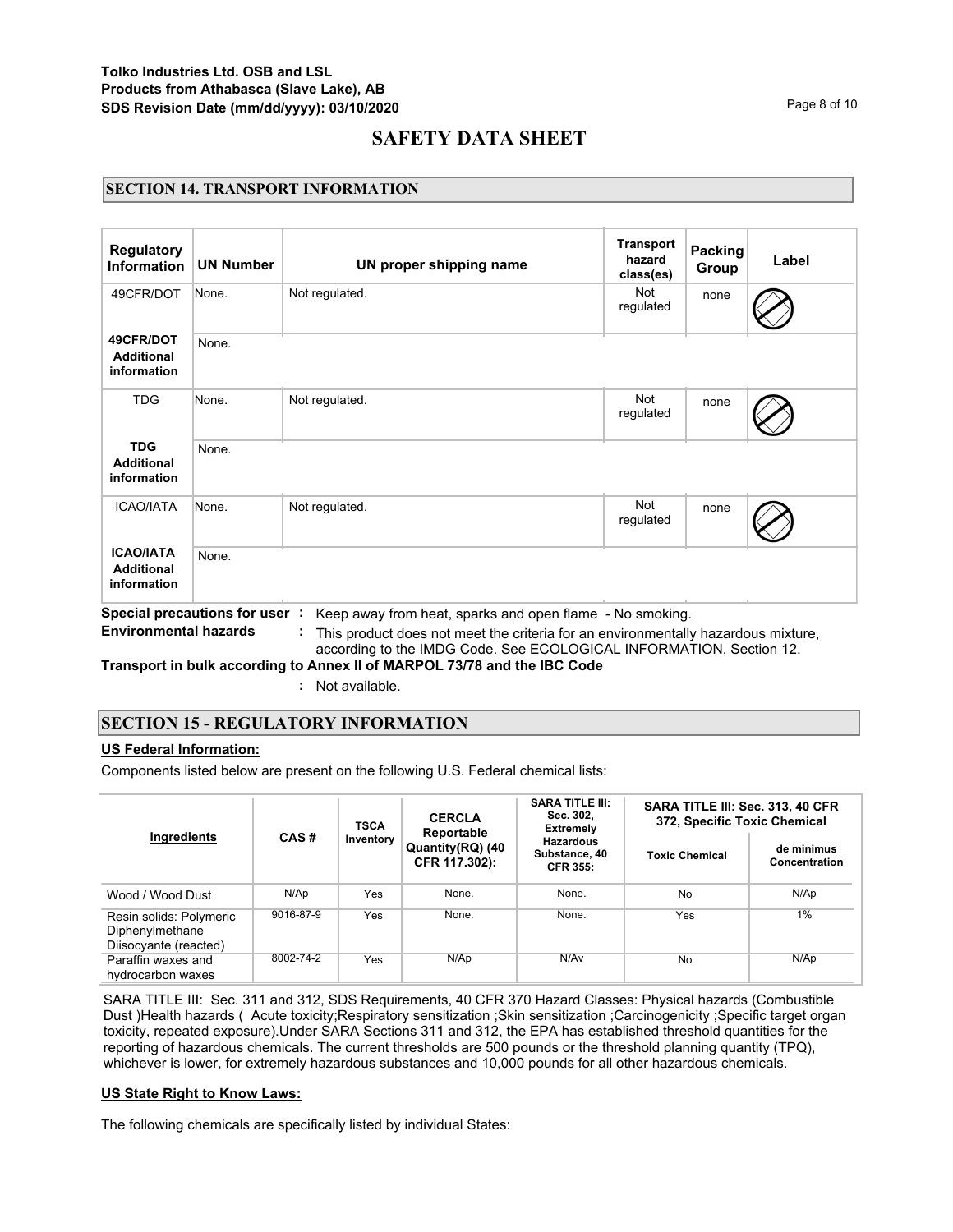# **Tolko Industries Ltd. OSB and LSL Products from Athabasca (Slave Lake), AB SDS Revision Date (mm/dd/yyyy): 03/10/2020 Page 9 of 10** Page 9 of 10

# **SAFETY DATA SHEET**

| Ingredients                                                         | <b>California Proposition 65</b><br>CAS# |        | <b>State "Right to Know" Lists</b> |     |     |           |           |     |           |
|---------------------------------------------------------------------|------------------------------------------|--------|------------------------------------|-----|-----|-----------|-----------|-----|-----------|
|                                                                     |                                          | Listed | <b>Type of Toxicity</b>            | CA  | МA  | <b>MN</b> | <b>NJ</b> | PA  | <b>RI</b> |
| Wood / Wood Dust                                                    | N/Ap                                     | No.    | N/Ap                               | No  | No  | No        | No        | No  | No.       |
| Resin solids: Polymeric<br>Diphenylmethane<br>Diisocyante (reacted) | 9016-87-9                                | No.    | N/Ap                               | No  | No  | No        | Yes       | No  | No.       |
| Paraffin waxes and<br>hydrocarbon waxes                             | 8002-74-2                                | No.    | N/Ap                               | Yes | Yes | Yes       | Yes       | Yes | Yes       |

## **Canadian Information:**

Canadian Environmental Protection Act (CEPA) information: All ingredients listed appear on the Domestic Substances List (DSL).

Refer to Section 2 for a WHMIS Classification for this product.

## **International Information:**

Components listed below are present on the following International Inventory list:

| Ingredients                                                         | CAS#      | European<br><b>EINECs</b> | <b>Australia</b><br><b>AICS</b> | <b>Philippines</b><br><b>PICCS</b> | Japan ENCS                    | Korea<br><b>KECI/KECL</b> | China<br><b>IECSC</b> | NewZealand<br><b>IOC</b>        |
|---------------------------------------------------------------------|-----------|---------------------------|---------------------------------|------------------------------------|-------------------------------|---------------------------|-----------------------|---------------------------------|
| Wood / Wood Dust                                                    | N/Ap      | N/Av                      | N/Av                            | N/Av                               | N/Av                          | N/Av                      | N/Av                  | N/Av                            |
| Resin solids: Polymeric<br>Diphenylmethane<br>Diisocyante (reacted) | 9016-87-9 | Polymer                   | Present                         | Present                            | $(7)-872$                     | KE-21487                  | Present               | HSR003222                       |
| Paraffin waxes and<br>hydrocarbon waxes                             | 8002-74-2 | 232-315-6                 | Present                         | Present                            | $(8)-430$ ; $(8)-414$ ; $(2)$ | KE-27782                  | Present               | No<br>information<br>available. |

# **SECTION 16. OTHER INFORMATION**

| Legend | : ACGIH: American Conference of Governmental Industrial Hygienists<br>CA: California<br><b>CAS: Chemical Abstract Services</b><br>CERCLA: Comprehensive Environmental Response, Compensation, and Liability Act<br>of 1980<br>CFR: Code of Federal Regulations<br>DOT: Department of Transportation<br>EPA: Environmental Protection Agency<br>HSDB: Hazardous Substances Data Bank<br>IARC: International Agency for Research on Cancer<br>Inh: Inhalation<br>MA: Massachusetts<br>MN: Minnesota<br>N/Ap: Not Applicable<br>N/Av: Not Available<br>NIOSH: National Institute of Occupational Safety and Health<br>NJ: New Jersey<br>NTP: National Toxicology Program<br>OSHA: Occupational Safety and Health Administration<br>PA: Pennsylvania<br>PEL: Permissible exposure limit<br>RCRA: Resource Conservation and Recovery Act<br>RI: Rhode Island<br>RTECS: Registry of Toxic Effects of Chemical Substances<br>SARA: Superfund Amendments and Reauthorization Act<br>STEL: Short Term Exposure Limit<br>TDG: Canadian Transportation of Dangerous Goods Act & Regulations<br>TLV: Threshold Limit Values |
|--------|-----------------------------------------------------------------------------------------------------------------------------------------------------------------------------------------------------------------------------------------------------------------------------------------------------------------------------------------------------------------------------------------------------------------------------------------------------------------------------------------------------------------------------------------------------------------------------------------------------------------------------------------------------------------------------------------------------------------------------------------------------------------------------------------------------------------------------------------------------------------------------------------------------------------------------------------------------------------------------------------------------------------------------------------------------------------------------------------------------------------|
|--------|-----------------------------------------------------------------------------------------------------------------------------------------------------------------------------------------------------------------------------------------------------------------------------------------------------------------------------------------------------------------------------------------------------------------------------------------------------------------------------------------------------------------------------------------------------------------------------------------------------------------------------------------------------------------------------------------------------------------------------------------------------------------------------------------------------------------------------------------------------------------------------------------------------------------------------------------------------------------------------------------------------------------------------------------------------------------------------------------------------------------|